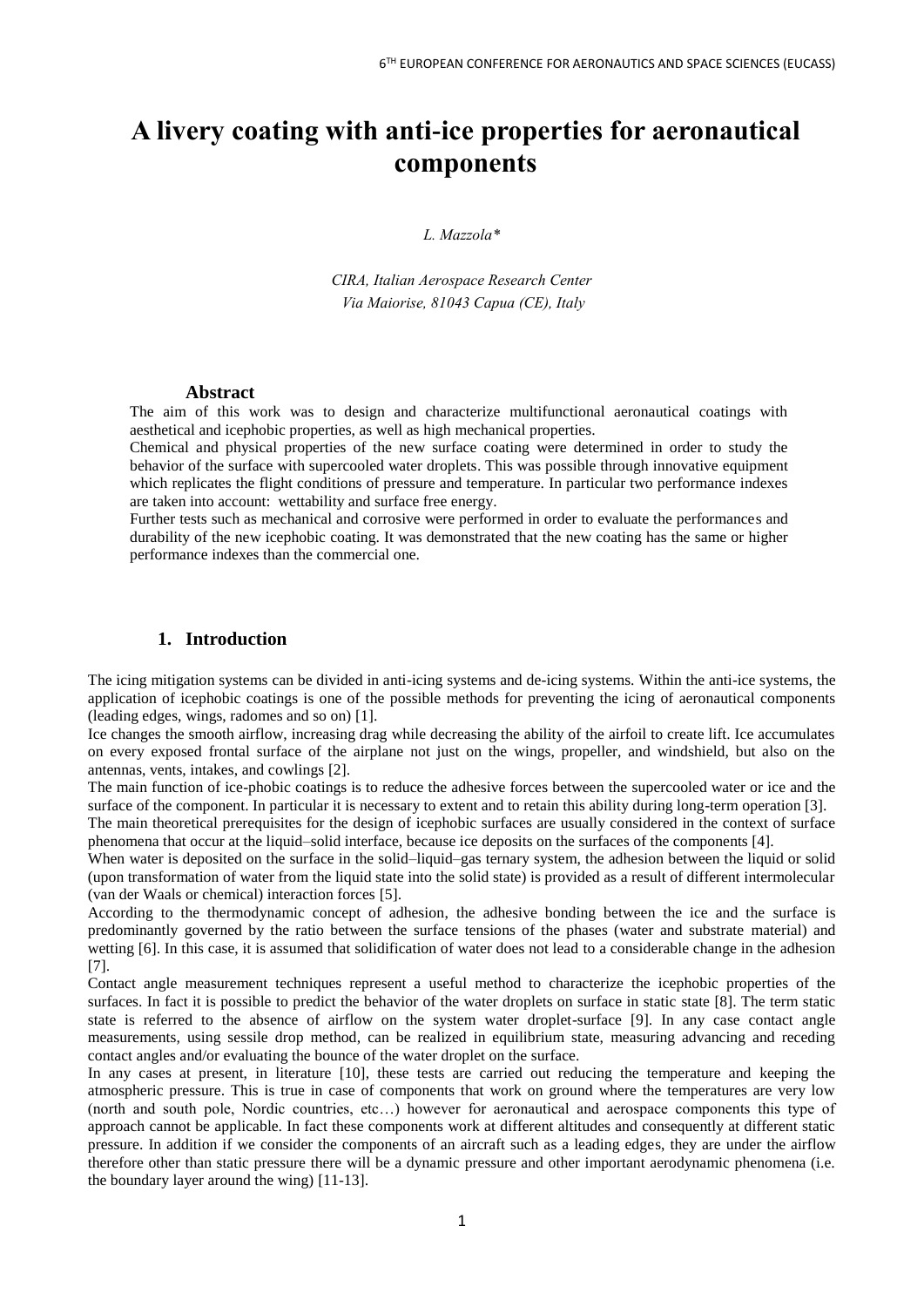It is evident that the modelling of the interaction between the water droplet and surface it is not simple and consequently it is necessary to simplify the problem and study the interaction phenomena step by step.

Therefore it will be necessary to simulate in the same thermodynamic conditions of those present in flight the interaction between supercooled water droplets and surface.

First of all, contact angle measurement technique that takes into account the effect of pressure and temperature in flight is necessary to develop. It will be necessary for designing and developing of the new surfaces with superhydrophobic and ice-phobic properties.

It is clear that other than contact angle measurements, further characterization techniques must be performed in order to evaluate important properties of the icephobic surfaces such as the thermo-mechanical properties. The aim is to estimate the durability and the degradation of the surface during the time as well as due to the impact to dusts, insects, powder and other impurities present in the airflow. In general this type of activity ends performing tests of the new coatings in relevant environment such as Icing Wind Tunnel. Closing this chain, it could be possible to have designed an effective and durable ice-phobic surface.

# **2. Materials and methods**

#### **2.1. Materials**

A pure thermoplastic polymer such as Polypropylene acquired by the Goodfellow was used to calibrate the new test room for contact angle measurements.

The new anti-ice coating was obtained starting from the commercial coating used as livery, i.e. a matt grey livery coating.

This is composed of epoxy-modified polyamide primer using VOC exempt solvents (solvent based High Solid coating) which has a function to improve the adhesion of the topcoat, to inhibit the corrosion and to level the surface.

Above the primer, a water-based 3-component, isocyanate cured polyurethane topcoat (in accordance to REACH regulation).

Author modify the formulation of the topcoat in order to give further functionality such as icephobicity without alter the aesthetical properties and the other mechanical and corrosive properties.

At this time the new formulation is under patent protection, therefore no further information can be published.

Both coatings were deposited through spray process on substrate of CFRP (Carbon Fiber Reinforced Polymer). The temperature of the substrate was of 20°C during the spray process. The dimension of the spray nozzle was 1,1 mm, the temperature of air carrier of 20 °C and the air-pressure of 2 bar.

The drying of the coatings was realized using a drying chamber at temperature of 120°C.

#### **2.2. New tool to characterize icephobic surfaces**

In order to replicate the same thermodynamic conditions of flight, it is necessary to change both temperature and pressure.

As it is known [14], thermodynamically the surface free energy may be defined as the increase in Gibbs free energy of the whole system per unit increase in interfacial area, carried out under conditions of constant temperature and pressure, that is:

$$
\gamma = \left(\frac{\Delta G}{\Delta A}\right)_{T,p} \tag{1}
$$

Therefore as described previously, reducing only the temperature, it is not replicated the real thermodynamic condition in flight of the chemical state of the surfaces. The contact angle changes if we consider these three following conditions:

- ambient pressure and temperature:
- temperature in flight and ambient pressure;
- temperature and pressure in flight.

In order to replicate the flight conditions, a test room, to mount on a classical contact angle measurement instrument, was design and developed at CIRA [15]. In particular top, bottom and two lateral and parallel surfaces were realized in insulator material such as Polycarbonate of thickness of 2 mm whereas the other two lateral and parallel surfaces were realized in aluminum Al2024-T6 of thickness of 1 mm.

It was choosen the Polycarbonate because, other than thermal insulating, it is also transparent. This property is needed to capture the liquid drops applied on the surface with camera of contact angle instrument. The two lateral and parallel surfaces in Aluminum were used for the heat exchange.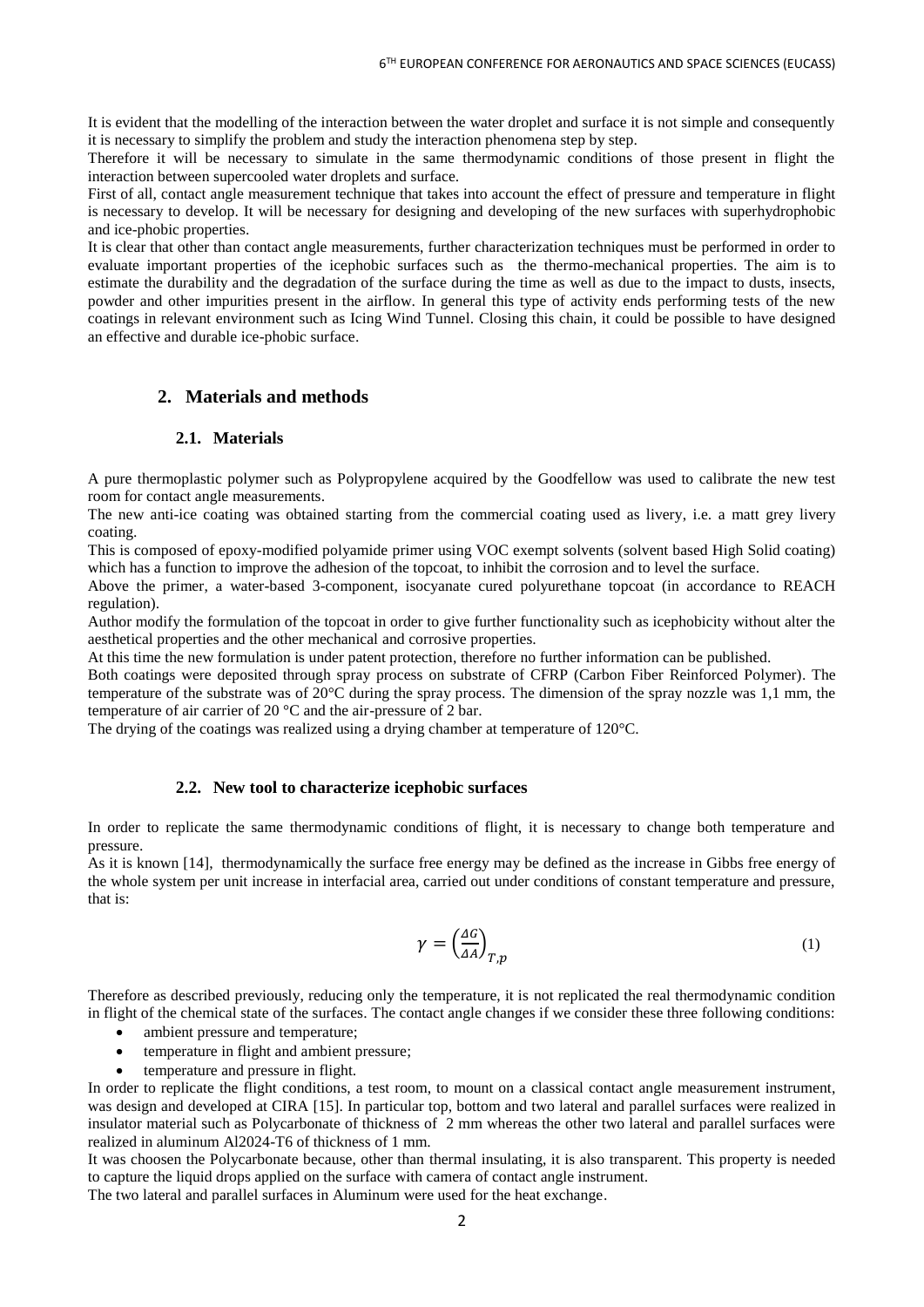The top surface of the test room has a hole with an elastic membrane in order to allow the insertion of the syringe needle to deposit the liquid drop. The syringe employed was Hamilton 600 series – 5  $\mu$ l.

In order to reduce the temperature, dry ice pellets of 3 mm of diameter were used. As it is known, the dry ice (or carbon dioxide) reach a temperature of -79°C and it could be used to reduce the temperature in the test room. For this reason two Polystyrene containers were realized with a sliding septa and applied on the two sides in contact with the Aluminum faces of the test room. The rendering of test room is reported in figure 1.



Figure 1 – rendering of the test room complete

Changing the position of septum, different heat exchange surfaces are achieved. In fact opening the septum, an improvement of contact area between dry ice pellets and Aluminum face was reached (Table 1) and consequently the temperature within the chamber decrease. Using this method it is possible to reach temperature of -50°C in the test room. The temperature within the test room was detected using a thermocouple K-type.

| <b>Septum opening</b> | <b>Heat exchange surface</b> |
|-----------------------|------------------------------|
| 0 cm: closed septum   | $0 \text{ cm}^2$             |
| $0.5 \text{ cm}$      | $2,16$ cm <sup>2</sup>       |
| $1.5 \text{ cm}$      | 5,76 $cm2$                   |
| $2,5$ cm              | $9,36$ cm <sup>2</sup>       |
| 3,5 cm: opened septum | $12,96$ cm <sup>2</sup>      |

Table 1 – correlation between the position of the septum with the heat exchange surface

Supercooled water droplets were realized using a microliter syringe of Hamilton. Once reached the temperature and pressure in the test room, a small quantity of bi-distilled water was suck up within the capillary of the needle. After, the needle was inserted through the elastic membrane of the test room and leaved within the room for 30 seconds in order to reduce the temperature of the water from ambient temperature to near zero Celsius degree. After this time, the water droplet is deposited very slowly on the surface of the sample presents on the bottom of the test room. During the deposition the water droplet has a further drastically reduction of temperature before to reach the surface of the sample, becoming supercooled. The supercooled property of the water droplet was simulated with a model of the heat exchange surface and phase shift of the water considering the main characteristics of the water droplet.

In order to have also the same pressure of flight altitude, a circuit with a Venturi tube model (ZH-05-DS-06-06-06) was realized. The pneumatic circuit is composed by a main line flow starting from compressor to Venturi tube and a slipstream flow which connect the test room and the throat of Venturi tube as showed in the scheme reported in Figure 2: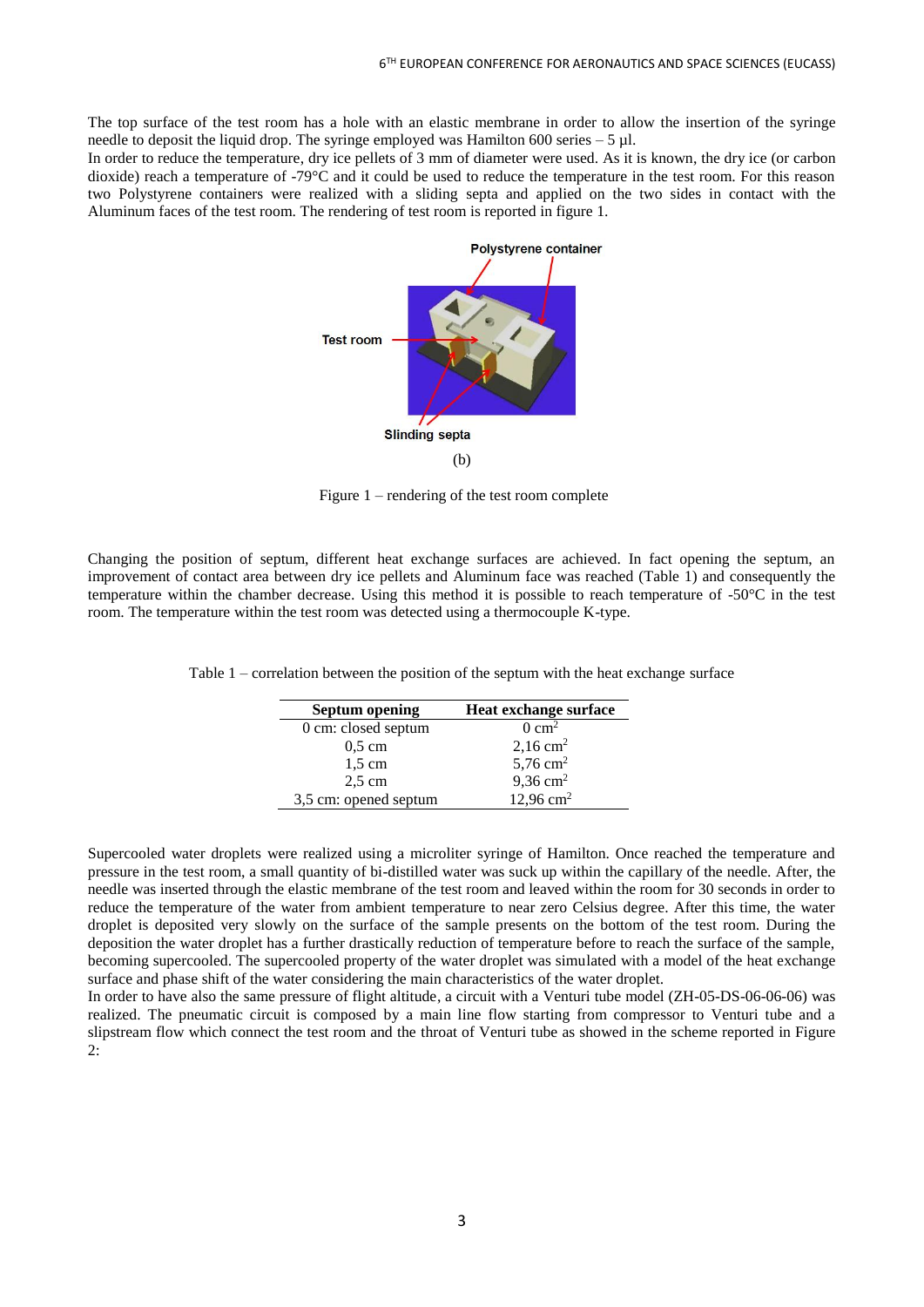

Figure 2 – scheme of pneumatic circuit

Using this method is possible to reach pressure of 0,1 bar in the test room.

Along with this new test room, the contact angle measurement instrument was equipped with a thermocouple display and with a pressure gauge.

Therefore the contact angle instrument with the new test room is completed and it is reported in Figure 3:



Figure 3 – (a) frontal image of contact angle measurement instrument. (b) behind image of contact angle measurement instrument

With this new tool it is possible to replicate the pressure and temperature until a flight altitude of about 16.000 meters. It is necessary to highlight that the highest probability to have icing phenomena according to the standard certification tests realized in the icing wind tunnels is 5.000 meters. At this altitude the temperature is about  $-12/-15$  °C and pressure of about 0,5 bar; therefore using this instrument, it is possible to cover the most risky altitude.

Other than bi-distilled water, diiodomethane and formamide were also used to determine surface free energy and its components of the sample other than work of adhesion and other performance indexes. Ten drops (with volume smaller than 3 µl) of each liquid were deposited on the sample surface.

The surface free energy was calculated according to the Owens-Wendt method [16]. The Owens-Wendt approach is one of the most commonly used methods for calculating the surface free energy of the materials [17]. The principal assumption of the OW method is that the surface free energy is the sum of the two components: dispersion and polar components [18].

The Owens-Wendt model is represented by the geometric mean relationship:

$$
\frac{1}{2} (1 + cos \theta) \gamma_L = (\gamma_S^D \cdot \gamma_l^D)^{\frac{1}{2}} + (\gamma_S^P \cdot \gamma_l^P)^{\frac{1}{2}} \tag{2}
$$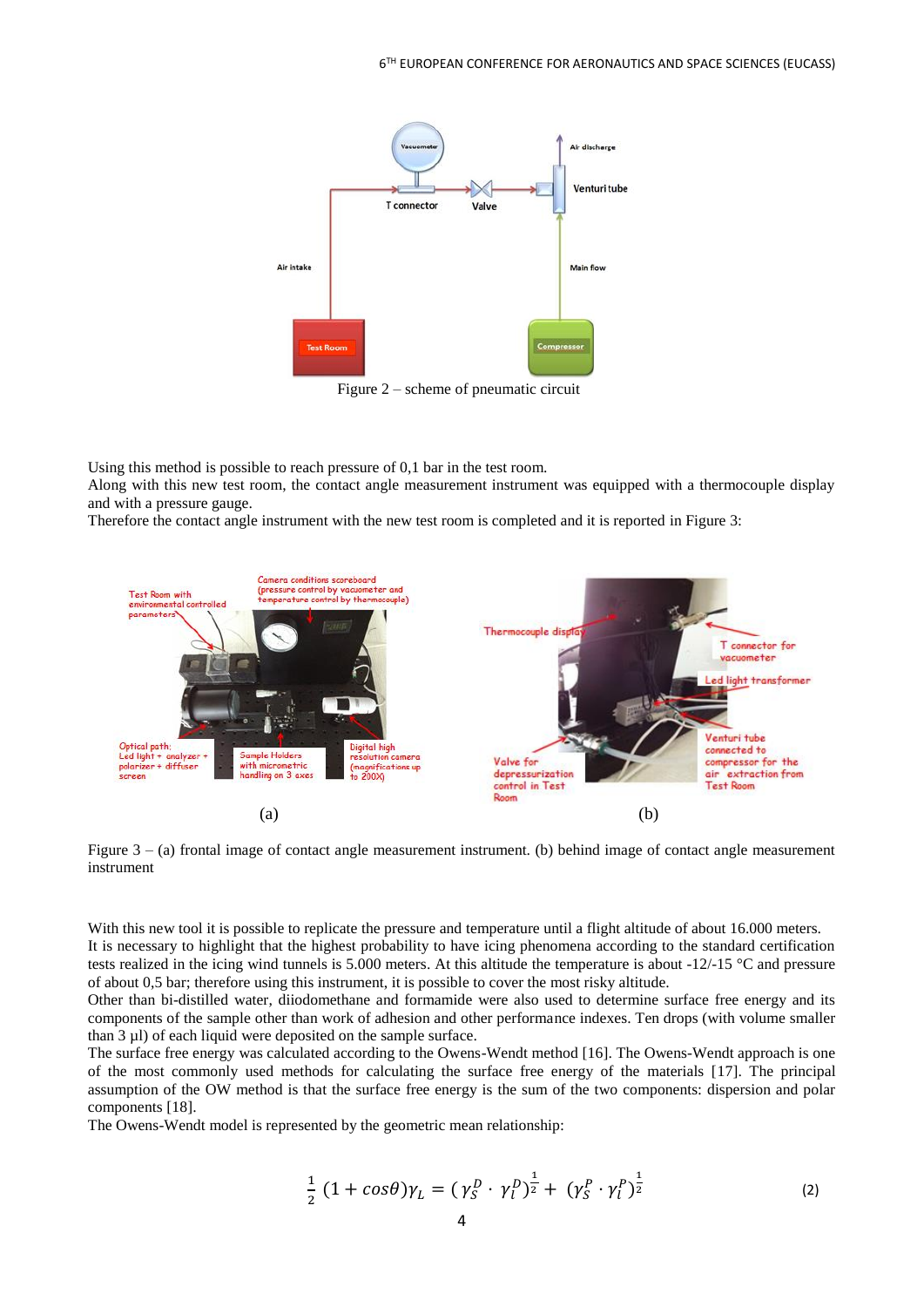where:

- $\theta$  = contact angle between the liquid droplet and surface
- $\gamma_L$  = liquid total surface tension
- $\gamma_1^D$  = dispersion component of liquid surface tension
- $\gamma_1^P$  = polar component of liquid surface tension

The unknown terms in the equation (2) are:

 $\gamma_S^D$  = dispersion component of the solid surface free energy

 $\gamma_S^P$  = polar component of the solid surface free energy

The value of total surface free energy of the solid is obtained using the following equation:

$$
\gamma_S = \gamma_S^D + \gamma_S^P \tag{3}
$$

To solve equation 2, dividing by  $(\gamma_1^{\rm p})^{\frac{1}{2}}$ , it can be rewritten as:

$$
\frac{\frac{1}{2}(1+cos\theta)\gamma_L}{(\gamma_l^p)^{\frac{1}{2}}} = \left(\frac{\gamma_l^p}{\gamma_l^p}\right)^{\frac{1}{2}} \cdot (\gamma_S^p)^{\frac{1}{2}} + (\gamma_S^p)^{\frac{1}{2}} \tag{4}
$$

The left-hand side of equation (4) contains quantities which are measured experimentally  $(\theta)$  or which are available in the literature  $(\gamma_1^P, \gamma_1)$ , so that a plot of the left-hand side of equation (4) versus quantity  $\left(\frac{\gamma_1^P}{\gamma_P^P}\right)$  $\frac{r_1}{\gamma_1^P}$  $\frac{1}{2}$  gives a straight line with slope  $(\gamma_S^D)^{\frac{1}{2}}$  and intercept  $(\gamma_S^P)^{\frac{1}{2}}$ .

The surface tension of liquids and their components are taken from literature [19]. However these values are referred to standard conditions of ambient temperature and pressure at sea level.

Using the Karbanda's equation, it is possible to rescale the values of surface tension from temperature point of view:

$$
\gamma_{T_2} = \gamma_{T_1} \left( \frac{T_c - T_2}{T_c - T_1} \right)^{1,12} \tag{5}
$$

where  $\gamma_{T_1}$  represents the surface tension of liquid at 20°C while  $T_c$  represents the critical temperature of the liquid. The critical temperature of the three liquids are reported in the table below:

Table 2: Values of the critical temperature of the three liquids employed.

| Critical Temperature $\lceil \circ \text{C} \rceil$ |                  |                      |
|-----------------------------------------------------|------------------|----------------------|
| <b>Water</b>                                        | <b>Formamide</b> | <b>Diiodomethane</b> |
| 373.94                                              | 376.45           | 474.42               |

Once rescaled the values from temperature point of view it is necessary to rescale these new value for the new pressure, using the Laplace equation:

$$
\gamma_{p_2} = \gamma_{p_1} \left( 1 - \frac{K \cdot p_2}{200} \right) \tag{6}
$$

where K is a constant value which is function of employed liquids. For the liquids employed in these experiments  $K=2$ .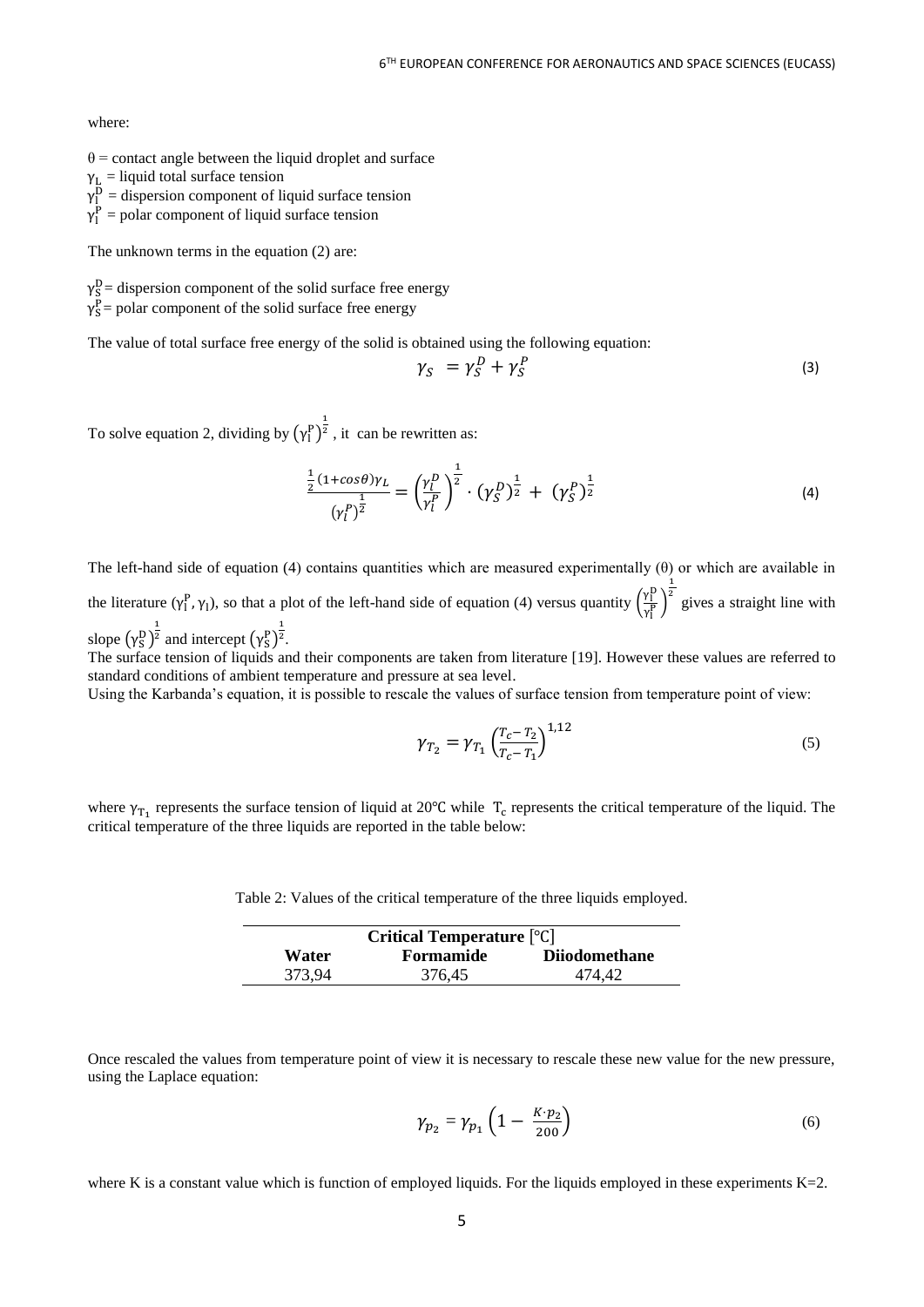The calculation of all performance indexes of the instrument were determined using a software, designed and developed at CIRA. This software has all main models present in literature other than Owens-Wendt.

It is evident that, in the real condition, the behaviors and dynamics of the interaction between the supercooled liquid dropled and surface are more complex because the supercooled water droplets impact with the speed of the aircraft on components. The dynamics of interaction, happening in a few milliseconds, are in a non-equilibrium condition and there are several phenomena that can occurs (infiltration due to the water hammer pressure, instantaneous freezing or rapid rolling of the droplet, etc….).

In any case the characterization technique developed in this work allows to study the ice-phobic surface in static conditions. This represents a worst condition in fact the supercooled water droplet has a long time to reach into equilibrium state and to freeze on the surface.

#### **2.3. Mechanical characterization**

In order to determine the mechanical properties such as hardness and elastic modulus, a nanoidenter NHT, CSM Instrumenets, Peseux, CH was used according to the stanrdard test ISO 14577. The tip employed was a Berkovich. It was preliminarly calibrated on silicon.

All tests were performed in load control, with maximum load of 3 mN which is equivalent to the 800 nm of penetration depth. The load speed was 4,50 mN/min and holding time at maximum load of 30 s. On each sample were performed 40 indentations.

#### **2.4. Resistance to aircraft hydraulic fluids**

The resistance of hydraulic fluids was performed using Skydrol LD-4 for 30 days at 25°C according to the standard tests (i.e. MIL-PRF-83282, STANAG 4360). Skydrol is the most advanced aviation hydraulic fluid supported by recognized experts in phosphate-ester fluid technology.

The aim of this standard test is to evaluate if at the end of the experiment are occurred delamination, blistering or lack of adhesion.

### **3. Results**

Tests were performed on standard material such as Polypropylene; it is known that its wettability is about 90°-110° and surface free energy is about 30-35 mJ/m<sup>2</sup> in standard condition (temperature of 20 $^{\circ}$ C and pressure of 1 bar). These two values were taken as reference data to compare with those obtained in "flight" conditions.

Tests on Polypropylene with new test room were realized simulating most the highest risk of icing that occurs at 5.000 meters. At this altitude the temperature reaches to  $-15 \degree C$  and pressure arrives until to 0,5 bar.

Results regarding the wettability are reported in Figures 4 and 5.



Figure 4 – trend of wettability at 5 different temperature and two values of pressure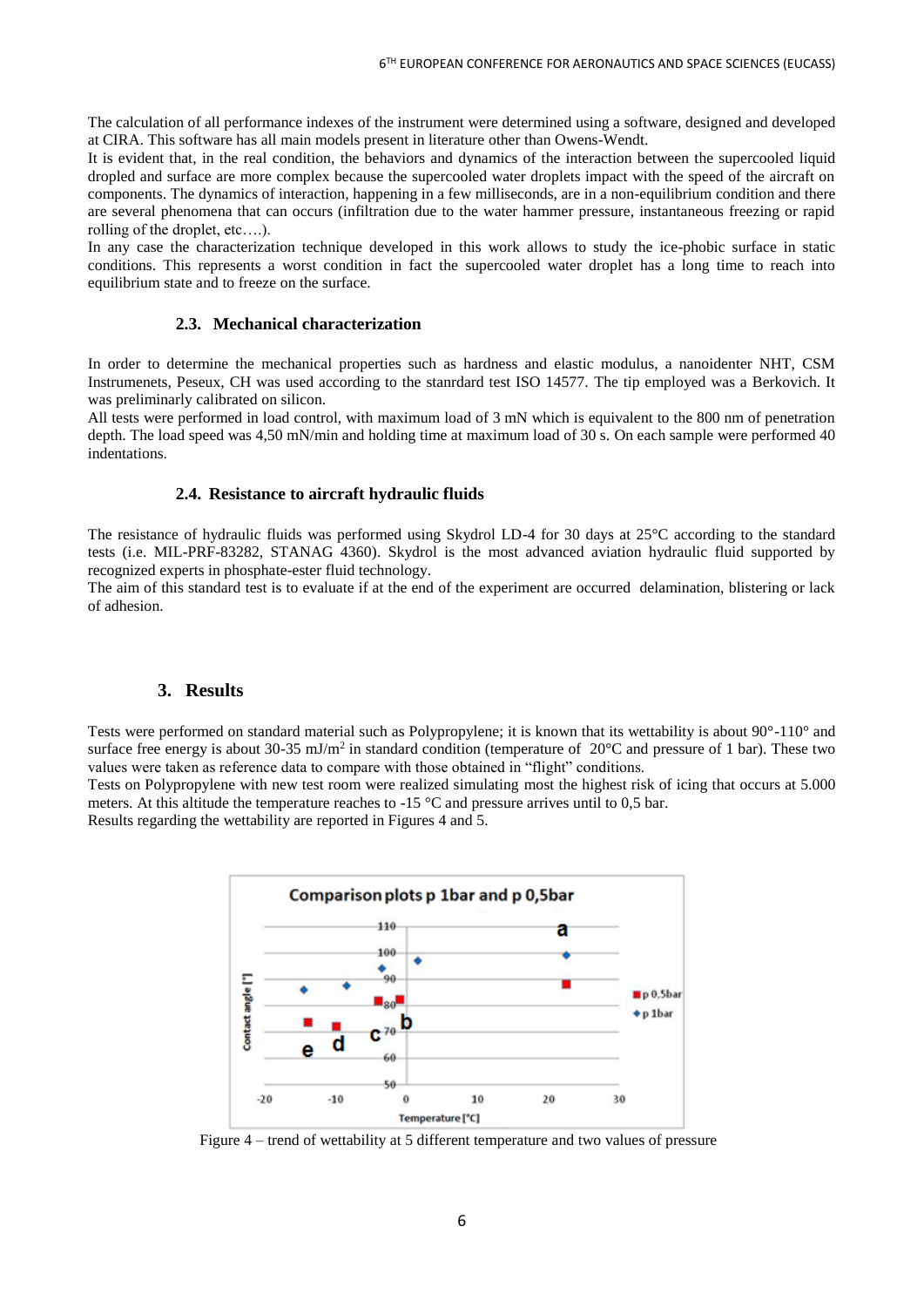

Figure 5 – variation of the behavior of the water droplet on a surface changing pressure and temperature

The blue dots in Figure 4 represent the value at ambient pressure (1 bar); it is evident that the contact angle decreases, reducing the temperature. This means that the surface becomes more hydrophilic respect to the ambient temperature. The red dots represents the value at pressure of 0,5 bar, reducing the temperature until to  $-15^{\circ}$ C. It is evident that the trend is the same of the experimental data at ambient pressure (blue dots) however they are shift downward. This has a consequence that hydrophilicity is improved.

In Figure 5, the shapes of the drops and the contact angle values of the experimental points from standard condition of pressure and temperature (point A) to the flight conditions at temperature of  $-15^{\circ}$ C and pressure of 0.5 bar (point E) are reported.

Comparing the extreme points A and E the surface has showed an improvement of wettability of 35%.

Analyzing these results, it is highlighted that is important to take into account the thermodynamic properties of the environment in which the surface will work. In fact the risk could be to realize a surface that could seem hydrophobic or super-hydrophobic but in the real condition of utilization, is partially hydrophilic.

A further confirmation of these statements is described in the Figure 6 where the trend of surface free energy is showed.



Figure 6 – trend of the Surface Free Energy changing temperature and pressure

The trend is in the opposite respect to those of wettability; in fact, reducing the temperature, the surface free energy increases and reducing the pressure, the trend is the same but shifted upward. This means that respect to the standard conditions in the flight conditions the surface has a highest surface free energy. This means that the surface has potentially more energy to create adhesion respect to the standard conditions. Comparing the extreme points A and E the surface has showed an improvement of surface free energy of 59% (from 34,96 to 84,97 mJ/m<sup>2</sup>).

This statement is corroborated, analyzing the graph of work of adhesion between water and surface (Figure 7).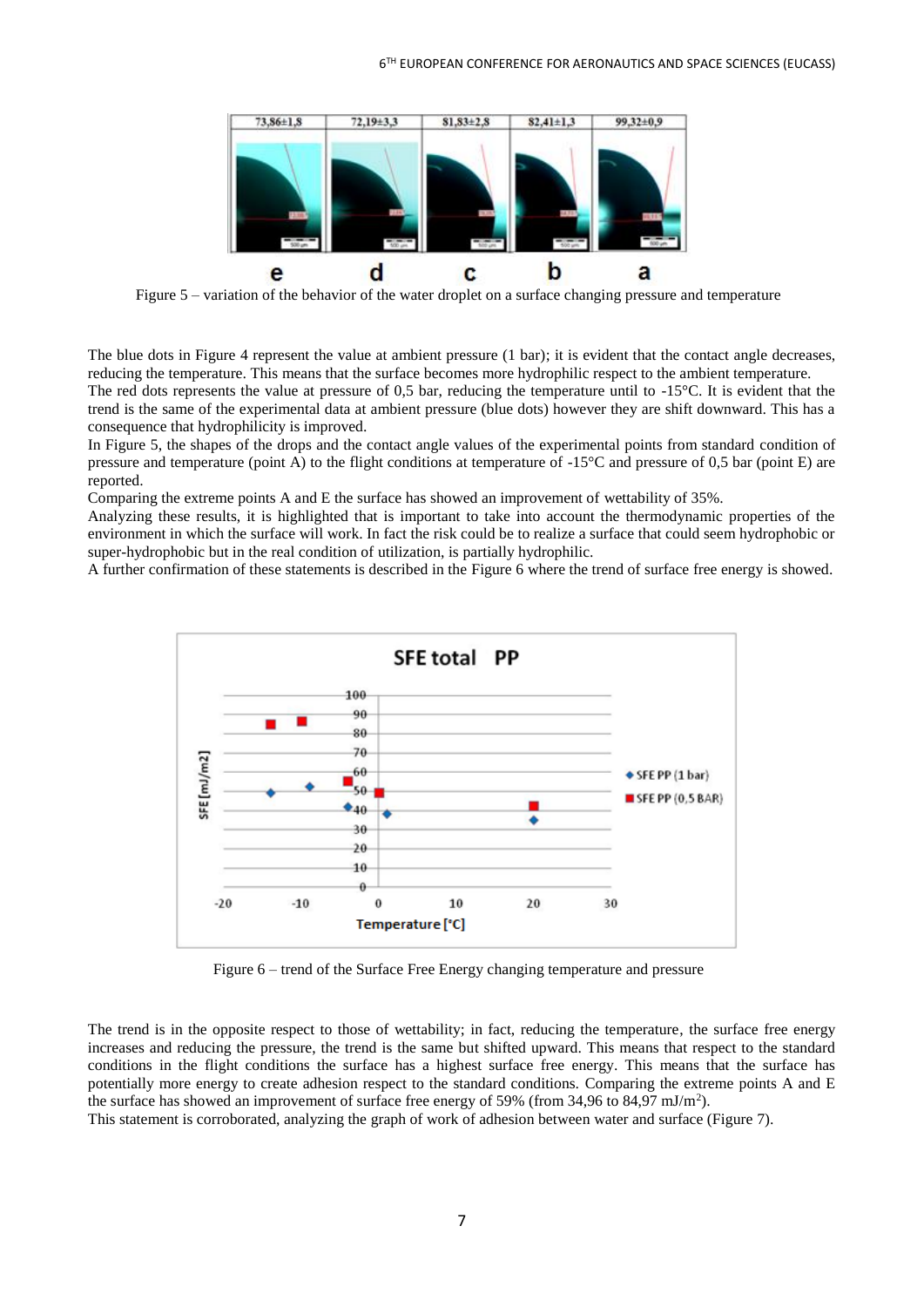

Figure 7 – work of adhesion between water and Polypropylene surface

In fact the work of adhesion between water and the surface of Polypropylene increases, reducing the temperature and pressure. Comparing the extreme points A and E the surface has showed an improvement of surface free energy of 42% (from 60,33 to 102,64 mJ/m<sup>2</sup>).

From physical point of view this means that an improvement of the chemical bonds between water and surface is obtained.

Tests with the new tool were performed both on a classical livery coating and on the new icephobic formulation. In particular ten droplets of each liquid: bidistilled water, diiodomethane and formamide were deposited on the surfaces in order to determine surface free energy and its components (polar and dispersion components).

Tests were performed in standard conditions (ambient temperature and pressure at sea level) and in simulated flight conditions (temperature of -12°C and pressure of 0,5 bar).

As showed in Fig. 8, a drastic reduction of these performance indexes is evident; in fact the surface free energy decrease of the 85%, whereas the dispersion component of the 77% and polar component of 99%. Note that the polar component mainly influences the adhesion between water droplet and the surface, therefore the drastic reduction of this component allows to estimate the reduction of the adhesion of water.



# Surface free energy and its components

Figure 8 – Comparison of the experimental data of the surface free energy and its components both for classical formulation and for the new anti-ice formulation.

Commercial coating new anti-ice formulation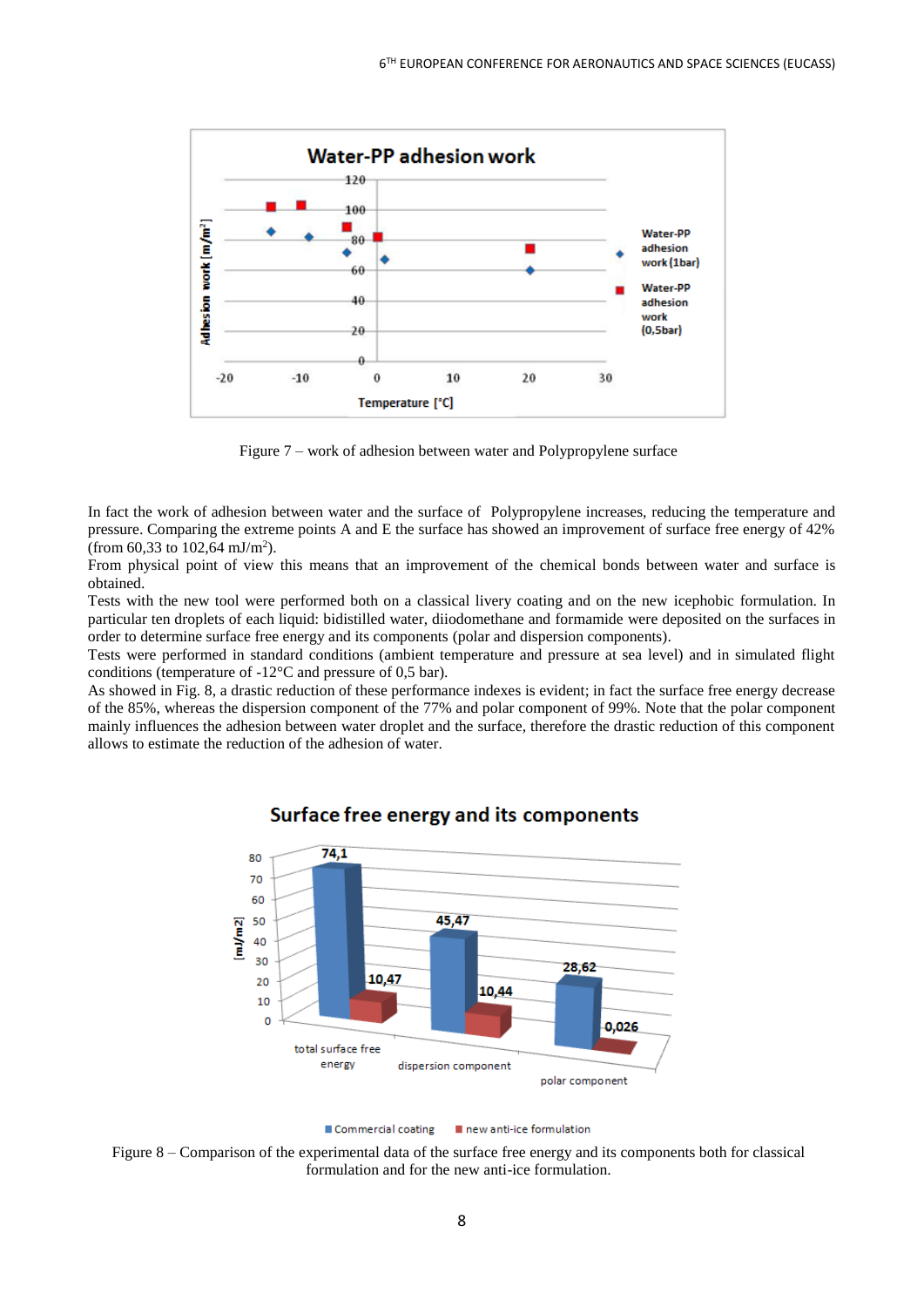This last statement is also confirmed by the experimental values of work of adhesion. In fact author calculated the work of adhesion of the classical commercial coating and the new icephobic formulation. It is evident from Fig. 9 the reduction of the 92%.



Figure 9 – Comparison of the work of adhesion between the classical commercial coating and the new formulation with anti-ice properties.

Even if the coating shows icephobic properties, it is important to preserve these properties during the entire cycle of flight from one maintenance and other of the aircraft. For this reason, it is important to evaluate the mechanical properties of the new coating. In fact the keeping of the icephobic properties of the new coating is correlated with the mechanical properties such as hardness and elastic modulus. In fact, it is necessary to point out that this functionalized coating is undergone to severe operating conditions during the flight. In particular it is subject to the impact due to send, dust, insect, rain which can alter the original morphology; this as a consequence that the icephobic property can be lost during the life time.

In table 3 the main mechanical properties are reported. Hardness and elastic modulus are the same for both samples: the new icephobic formulation and the commercial coating used as reference. This corroborate the high mechanical properties of the new formulation that is the same of the commercial one. It is highlighted that the commercial coating is already certified and therefore can be used as reference sample in term of all performance indexes that are investigated.

Table 3: nanoindentation results regarding the commercial coating and the new formulation.

|                      | <b>Commercial coating</b> | New icephobic formulation |
|----------------------|---------------------------|---------------------------|
| <b>HIT</b> [MPa]     | $157 \pm 16$              | $141+9$                   |
| HV <sub>0.003N</sub> | $14.57 \pm 1.41$          | $13.06 \pm 0.85$          |
| EIT [GPa]            | $4.60 \pm 0.63$           | $4.84 \pm 0.28$           |

Finally, resistance to hydraulic fluids was performed. In particular according to the standard test, droplets of Skydrol were applied on the two surfaces (commercial coating and new icephobic formulation) for one month.

As reported in Figure 10, the new icephobic formulation as well as the commercial coating had not showed blistering, delamination, color changes. In addition, it is interesting to highlight that the Skydrol applied on commercial coating creates a thin and uniform film on the coating. On the contrary the new icephobic formulation showed a different behavior; in fact the Skydrol did not create a film but remained in macrodroplets on the surface. The different behavior is due to the super-hydrophobic property of the new formulation. It represents a further advantage because the superhydrophobicity preserves the surface of the new coating.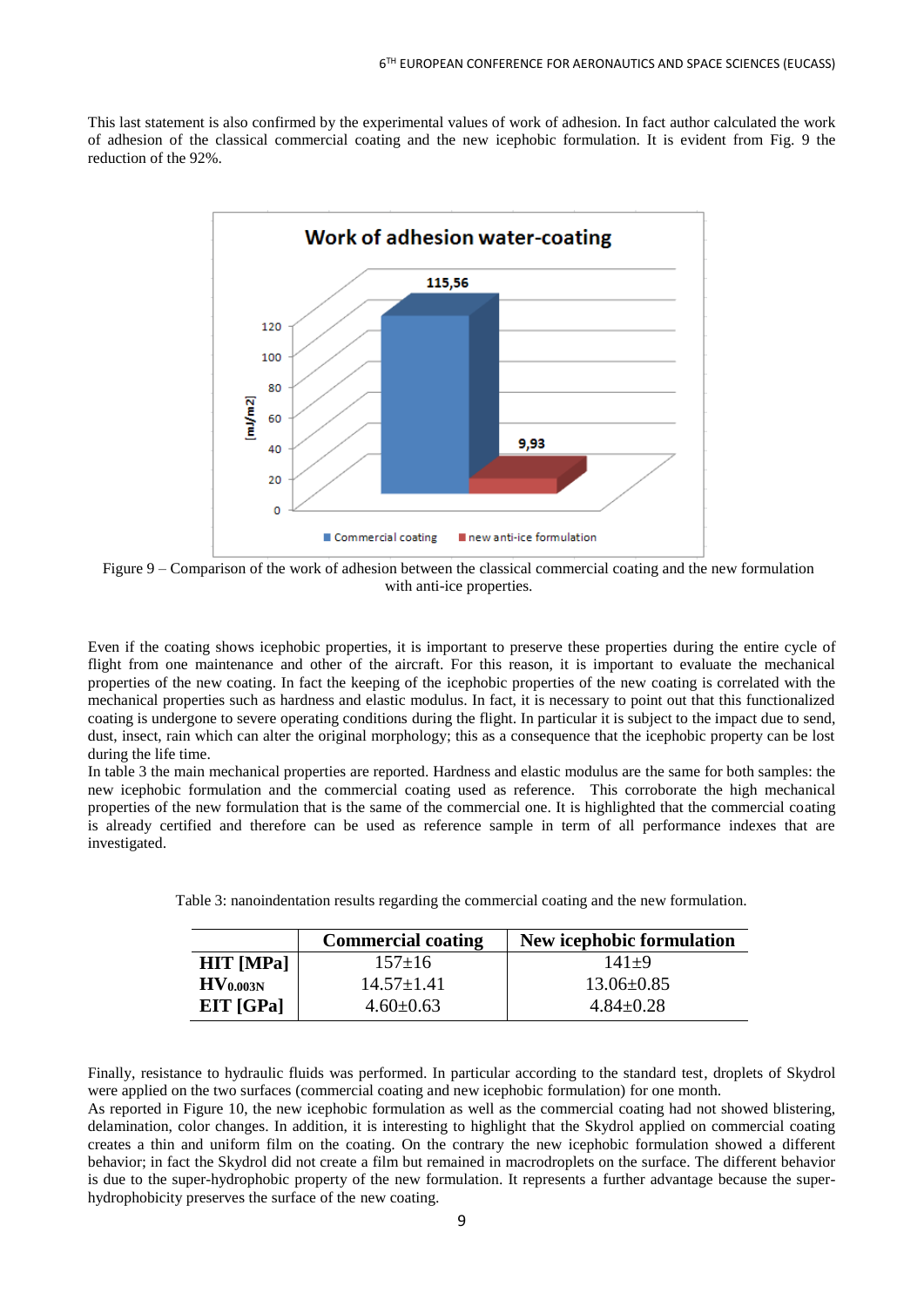

Figure  $10 - (a)$  behavior of the commercial coating after 30 days. (b) behavior of the new anti-ice formulation after 30 days. It is evident the different behavior of the liquid droplet respect to the commercial coating.

# **4. Summary and Conclusions**

In this work a new icephobic coating for aeronautical application was designed, developed and characterized.

In particular in this work a new tool to use with contact angle measurement instruments was designed and developed. The new tool is a very useful test room in which is possible to modify the thermodynamic condition of pressure and temperature. With this method is possible to perform contact angle measurements in flight conditions. The simulation of an environment closer to the real one allows to have a more truthful behavior of the surface or of the coating to characterize.

Once design and realize the test room, it was validated with standard material such as Polypropylene and it was demonstrated the effectiveness of the new tool for the characterization of the surfaces. In fact the influence of pressure was demonstrate other than those of temperature.

This useful tool is extremely versatile and can be realized and applied for all contact angle measurement instruments. In addition it is possible to reach very low temperature (until -50 $^{\circ}$ C) and low pressure (< 0.1 bar).

This new tool represents an effective improvement of the characterization of ice-phobic surfaces and it will give further information for the right design of the surfaces and coatings with ice-phobic properties. In fact it was used to characterize the new coating. It was demonstrated the icephobicity of the new coating.

Mechanical tests as well as corrosion resistance test were performed to corroborate the effectiveness of the new coating. It was demonstrated that the new icephobic coating has the same aesthetical and mechanical properties of the commercial one other than to have a further extreme property such as icephobicity.

#### **Aknowledgements**

Author would like to thank Prof. Luca Lusvarghi, Dr. Giovanni Bolelli, Dr. Paolo Sassatelli for the nanoindentation tests that were performed at the Engineering Department of University of Modena e Reggio Emilia.